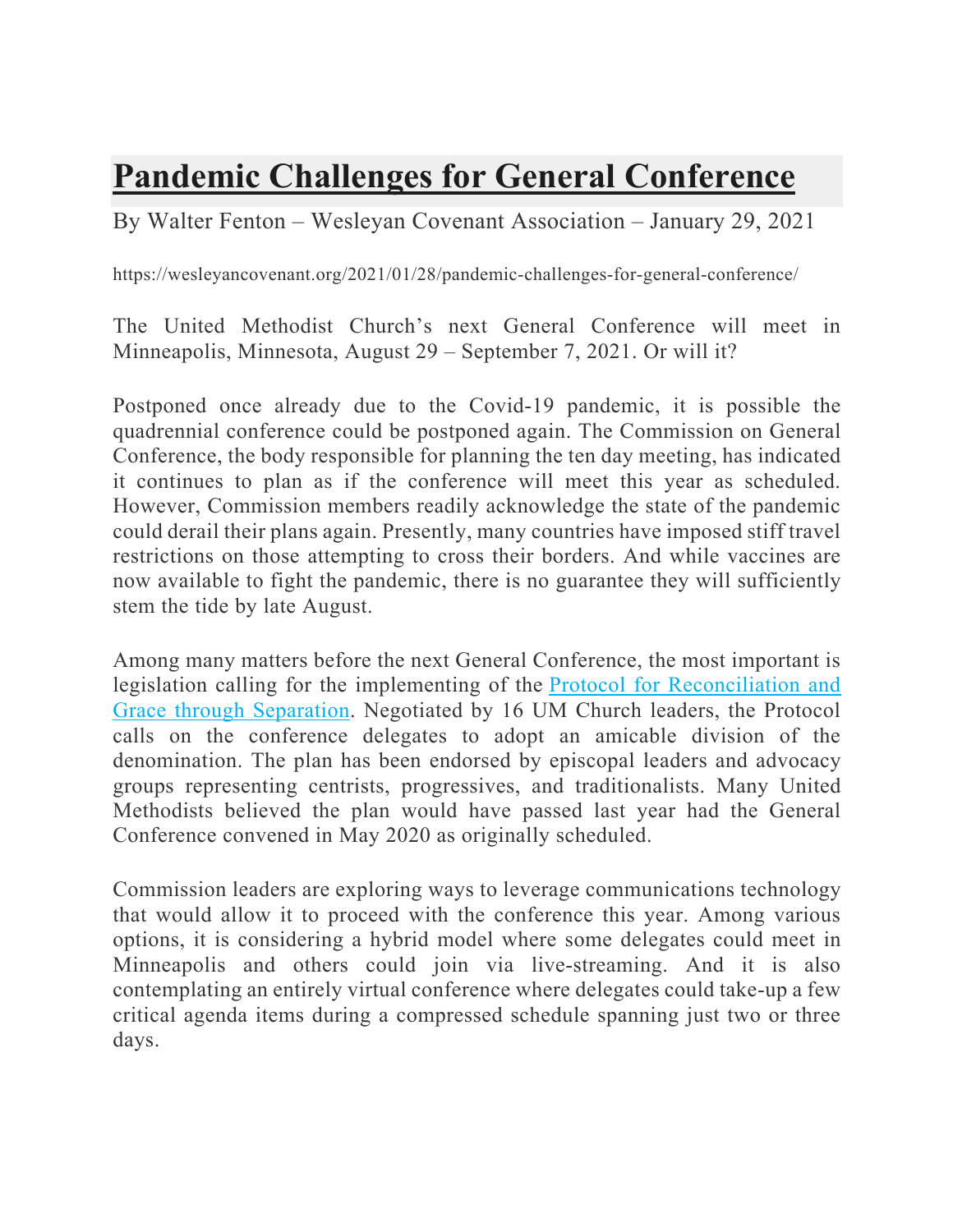"We realize that time is of the essence. However, the reality is that there are parts of the *Book of Discipline* that do not speak to the issues raised during a pandemic," said Commission chairwoman Kim Simpson in a December press release. "There are still a lot of unknown factors and we will have to make a best informed decision with what we have and trust God to guide us to do the best we can for The United Methodist Church."

Amid reports of declining worship attendance and significant budget cuts at the general church level the Commission is well aware of the urgency of holding some kind of General Conference this year so critical decisions can be made. By the end of January the Commission will receive a report from a designated Technology Study Team on potential ways to move forward with a conference this year. While technology does offer potential innovative solutions, the Commission is still faced with trying to make sure delegates from time zones around the world and with varying degrees of communication resources can participate equally in a General Conference.

"There have been no final decisions yet made about the format, timing or scope of the General Conference," said the Rev. Joe DiPaolo, a Commission member who also serves on the Wesleyan Covenant Association's Global Council and is the senior pastor at Lancaster First UM Church in Lancaster, Pennsylvania. "Commission members will utilize the report of the Technology Study Team in preparing for our upcoming General Conference. We understand the sense of urgency felt by many to make decisions as soon as possible. We are working very hard to balance the need for our delegates around the globe to have their voices heard against the very real public health crisis and the reality of technological limitations and access."

The WCA, along with leading bishops and advocacy groups of all persuasions, continues to support the Protocol for Reconciliation and Grace through Separation. The WCA also believes it is in the best interest of all parties to approve the Protocol's implementing legislation as soon as possible so centrists, progressives, and traditionalists can plan accordingly for the creation of new denominations. Traditionalists from around the world, including the WCA, are prepared to launch a new, global Methodist church once the Protocol is passed, and it is aware that centrists and progressive are making similar plans for other denominations.